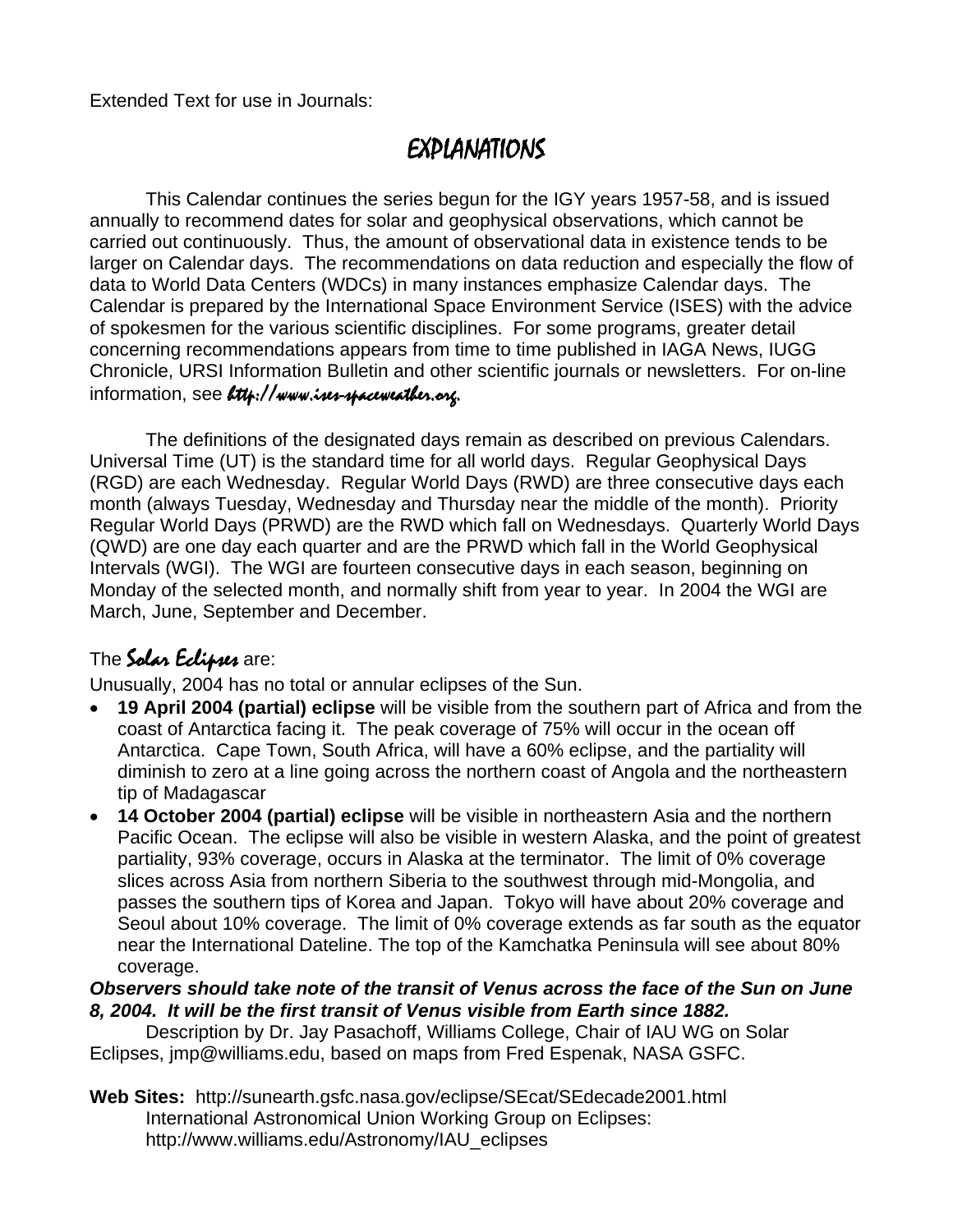International Astronomical Union Program Group on Public Education at the Times of Eclipses: http://www.eclipses.info

#### **References:**

o Fred Espenak, Fifty Year Canon of Solar Eclipses: 1986-2035, NASA Reference Publication 1178 Revised, July 1987. o Leon Golub and Jay M. Pasachoff, The Solar Corona, Cambridge University Press, 1998. http://www.williams.edu/Astronomy/corona o Jay M. Pasachoff and Alex Filippenko, The Cosmos: Astronomy in the New Millennium, Brooks/Cole Publishers, 2004. http://info.brookscole.com/pasachoff Brooks/Cole Publishing, 2002. http://www.williams.edu/Astronomy/jay o Leon Golub and Jay M. Pasachoff, Nearest Star: The Exciting Science of Our Sun, Harvard University Press, 2001. http://www.williams.edu/astronomy/neareststar o Jay M. Pasachoff, The Complete Idiot's Guide to the Sun, Alpha Books, 2003

Meteon Showens (selected by R. Hawkes, Mount Allison Univ, Canada, rhawkes@mta.ca) include the most prominent regular showers. The dates (based on UT) for Northern Hemisphere meteor showers are: Jan 4 (Quadrantid); Apr 21-23 (Lyrid); May 4-5 (Eta-Aquarid); Jun 6-11 (Arietid, Zeta-Perseid); Jun 27-29 (Beta-Taurid); Aug 11-13 (Perseid); Oct 21-22 (Orionid); Dec 13-15 (Geminid); Dec 21-23, 2004 (Ursid). The dates for Southern Hemisphere meteor showers are: May 4-5 (Eta-Aquarid); Jun 6-11 (Arietid, Zeta-Perseid); Jun 27-29 (Beta-Taurid); Jul 27-Aug 2 (S. Delta-Aquarid, Alpha-Aurigid); Oct 21-22 (Orionid); and Dec 13-15, 2004 (Geminid).

The occurrence of unusual solar or geophysical conditions is announced or forecast by the ISES through various types of geophysical "Alext" (which are widely distributed by telegram and radio broadcast on a current schedule). Stratospheric warmings (STRATWARM) are also designated. The meteorological telecommunications network coordinated by WMO carries these worldwide Alerts once daily soon after 0400 UT. For definitions of Alerts see ISES "Synoptic Codes for Solar and Geophysical Data", March 1990 and its amendments (http://ises-spaceweather.org). Retrospective World Intervals are selected and announced by MONSEE and elsewhere to provide additional analyzed data for particular events studied in the ICSU Scientific Committee on Solar-Terrestrial Physics (SCOSTEP) programs.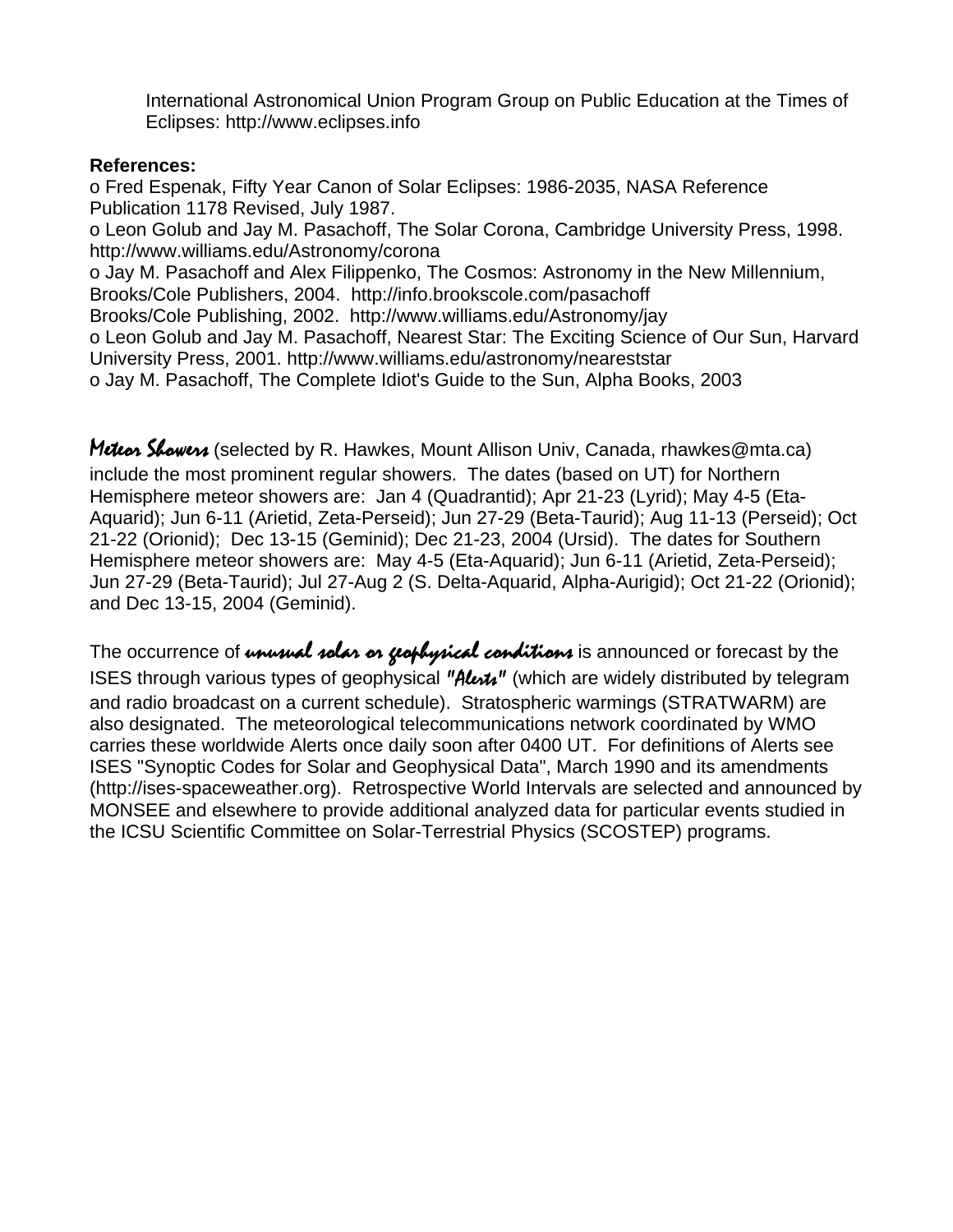## RECOMMENDED SCIENTIFIC PROGRAMS

## FINAL EDITION

(The following material was reviewed in 2003 by spokesmen of IAGA, WMO and URSI as suitable for coordinated geophysical programs in 2004.)

Airglow and Aurora Phenomena. Airglow and auroral observatories operate with their full capacity around the New Moon periods. However, for progress in understanding the mechanism of many phenomena, such as low latitude aurora, the coordinated use of all available techniques, optical and radio, from the ground and in space is required. Thus, for the airglow and aurora 7-day periods on the Calendar, ionosonde, incoherent scatter, special satellite or balloon observations, etc., are especially encouraged. Periods of approximately one weeks' duration centered on the New Moon are proposed for high resolution of ionospheric, auroral and magnetospheric observations at high latitudes during northern winter.

Atmospheric Electricity. Non-continuous measurements and data reduction for continuous measurements of atmospheric electric current density, field, conductivities, space charges, ion number densities, ionosphere potentials, condensation nuclei, etc.; both at ground as well as with radiosondes, aircraft, rockets; should be done with first priority on the RGD each Wednesday, beginning on 7 January 2004 at 0000 UT, 14 January at 0600 UT, 21 January at 1200 UT, 28 January at 1800 UT, etc. (beginning hour shifts six hours each week, but is always on Wednesday). Minimum program is at the same time on PRWD beginning with 21 January at 1200 UT. Data reduction for continuous measurements should be extended, if possible, to cover at least the full RGD including, in addition, at least 6 hours prior to indicated beginning time. Measurements prohibited by bad weather should be done 24 hours later. Results on sferics and ELF are wanted with first priority for the same hours, short-period measurements centered around the minutes 35-50 of the hours indicated. Priority Weeks are the weeks that contain a PRWD; minimum priority weeks are the ones with a QWD. The World Data Centre for Atmospheric Electricity, 7 Karbysheva, St. Petersburg 194018, USSR, is the collection point for data and information on measurements.

Gromagnetic Phenomena. It has always been a leading principle for geomagnetic observatories that operations should be as continuous as possible and the great majority of stations undertake the same program without regard to the Calendar.

Stations equipped for making magnetic observations, but which cannot carry out such observations and reductions on a continuous schedule are encouraged to carry out such work at least on RWD (and during times of MAGSTORM Alert).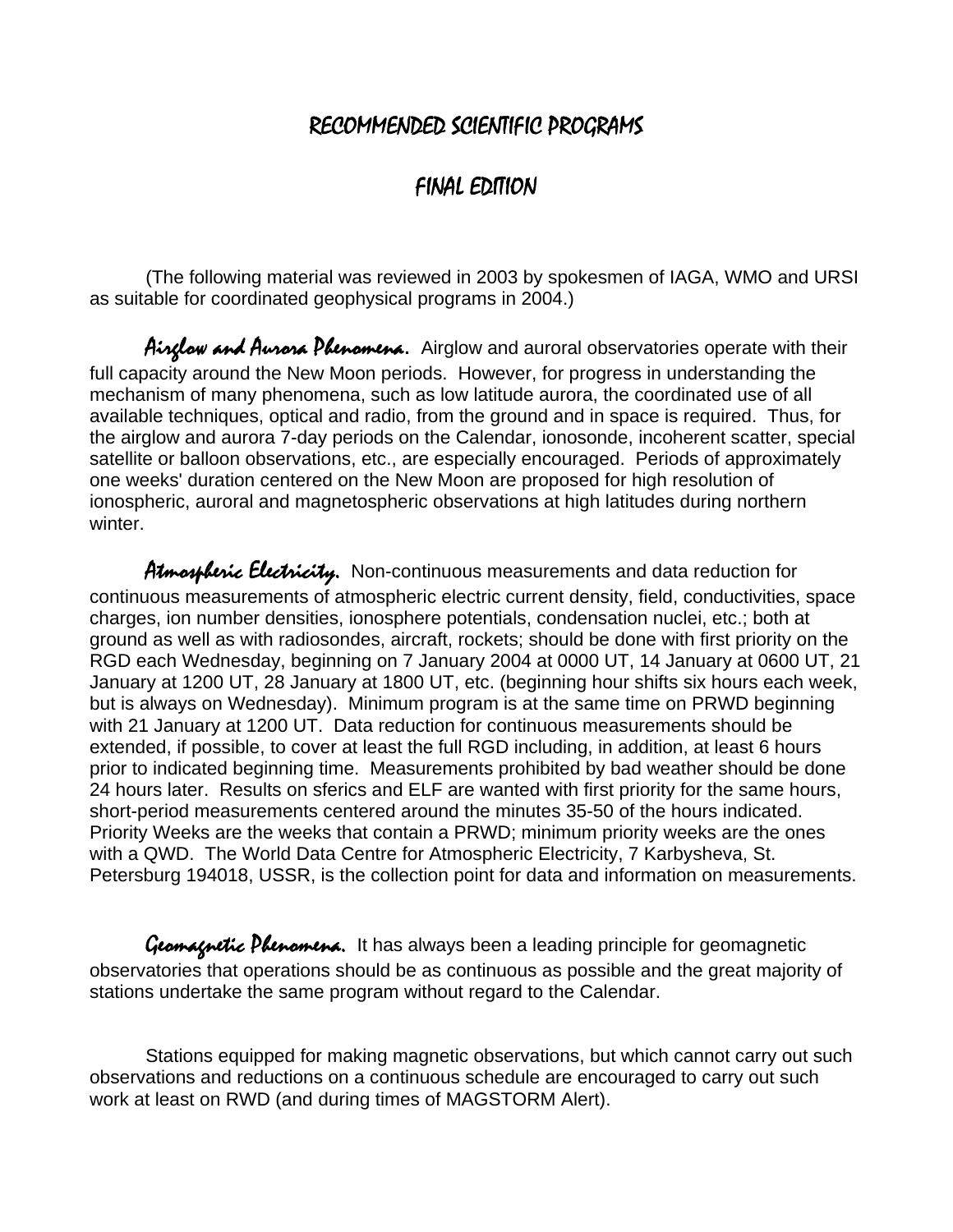Ionospheric Phenomena. Special attention is continuing on particular events that cannot be forecast in advance with reasonable certainty. These will be identified by Retrospective World Intervals. The importance of obtaining full observational coverage is therefore stressed even if it is possible to analyze the detailed data only for the chosen events. In the case of vertical incidence sounding, the need to obtain quarter-hourly ionograms at as many stations as possible is particularly stressed and takes priority over recommendation (a) below when both are not practical.

For the vertical incidence (VI) sounding program, the summary recommendations are: (a) All stations should make soundings on the hour and every quarter hour;

(b) On RWDs, ionogram soundings should be made at least every quarter hour and preferably every five minutes or more frequently, particularly at high latitudes;

(c) All stations are encouraged to make f-plots on RWDs; f-plots should be made for high latitude stations, and for so-called "representative" stations at lower latitudes for all days (i.e., including RWDs and WGIs) (Continuous records of ionospheric parameters are acceptable in place of f-plots at temperate and low latitude stations);

(d) Copies of all ionogram scaled parameters, in digital form if possible, be sent to WDCs; (e) Stations in the eclipse zone and its conjugate area should take continuous observations on solar eclipse days and special observations on adjacent days. See also recommendations under Airglow and Aurora Phenomena.

For the *incoletent scatter observation program*, every effort should be made to obtain measurements at least on the Incoherent Scatter Coordinated Observation Days, and intensive series should be attempted whenever possible in WGIs, on Dark Moon Geophysical Days (DMGD) or the Airglow and Aurora Periods. The need for collateral VI observations with not more than quarter-hourly spacing at least during all observation periods is stressed. Special programs include:

**C/NOFS** – Communications/Navigation Outage Forecasting System – to forecast ionospheric irregularities that adversely impact communication and navigation systems (O. delaBeaujardiere – Odile.delaBeaujardiere@hanscom.af.mil);

**CPEA** – Coupling Processes in the Equatorial Atmosphere, from troposphere through thermosphere and ionosphere, especially centered around Indonesian Equatorial Atmospheric Radar (EAR) (S. Fukao – fukao@kurasc.kyoto-u.ac.jp)

See http://www.kurasc.kyoto-u.ac.jp/~yamamoto/CPEA-panf2.pdf

**LTCS** -- Lower Thermosphere Coupling Study – tidal structures in winds and temperatures during declining phase of solar activity (L. Goncharenko – log@haystack.mit.edu);

**M-I Coupling** – Magnetosphere-Ionosphere Coupling: Storm and Substorm Effects on Middle- and Low Latitude Ionosphere (C. Huang – cshuang@haystack.mit.edu);

**MST** – Coordinated D- and E-region campaigns focusing on lower altitudes, with JRO in high resolution MST mode – gravity wave momentum fluxes (J. Chao – chau@jro.igp.gob.pe); **Synoptic** – Wide coverage of the F-region, augmented with topside or E-region

measurements – broad latitudinal coverage (W. Swartz – wes@ece.cornell.edu).

Suid programs: Dr. Wesley E. Swartz, 316 Rhodes Hall, School of Electrical and Computer Engineering, Cornell University, Ithaca, NY 14853 USA. Tel. 607-255-7120; Fax 607-255- 6236; e-mail: wes@ece.cornell.edu; URSI Working Group G.5.

See http://people.ece.cornell.edu/wes/URSI\_ISWG/2004WDschedule.htm for complete definitions.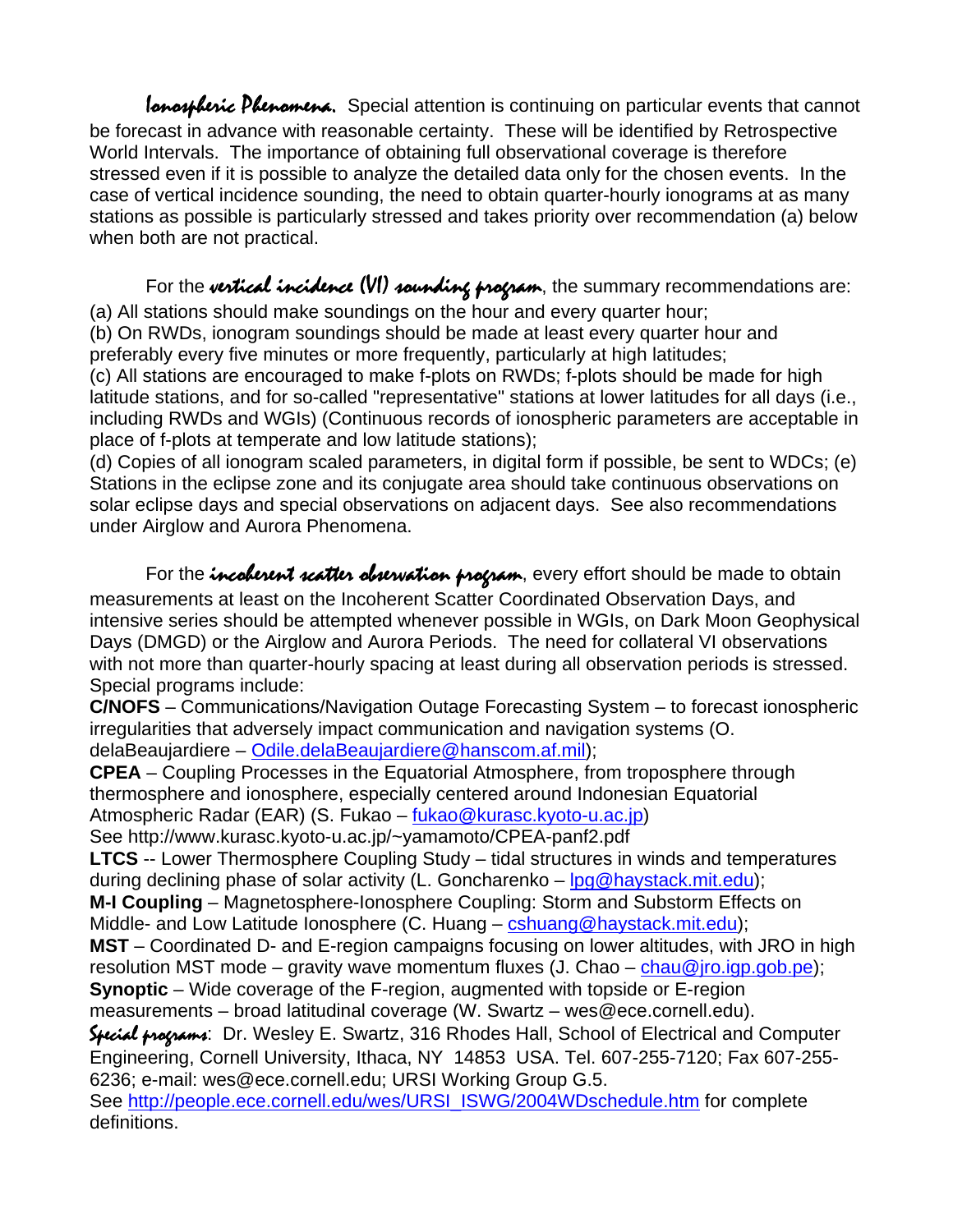For the ionospheric drift or wind measurement by the various radio techniques, observations are recommended to be concentrated on the weeks including RWDs.

For traveling ionosphere disturbances, propose special periods for coordinated measurements of gravity waves induced by magnetospheric activity, probably on selected PRWD and RWD.

For the ionospheric absorption program half-hourly observations are made at least on all RWDs and half-hourly tabulations sent to WDCs. Observations should be continuous on solar eclipse days for stations in eclipse zone and in its conjugate area. Special efforts should be made to obtain daily absorption measurements at temperate latitude stations during the period of Absorption Winter Anomaly, particularly on days of abnormally high or abnormally low absorption (approximately October-March, Northern Hemisphere; April-September, Southern Hemisphere).

For back-scatter and forward scatter programs, observations should be made and analyzed at least on all RWDs.

For synoptic observations of mesospheric (D region) electron densities, several groups have agreed on using the RGD for the hours around noon.

For ELF noise measurements involving the earth-ionosphere cavity resonances any special effort should be concentrated during the WGIs.

It is recommended that more intensive observations in all programs be considered on days of unusual meteor activity.

Meteorology. Particular efforts should be made to carry out an intensified program on the RGD -- each Wednesday, UT. A desirable goal would be the scheduling of meteorological rocketsondes, ozone sondes and radiometer sondes on these days, together with maximum-altitude rawinsonde ascents at both 0000 and 1200 UT.

During WGI and STRATWARM Alext Intervals, intensified programs are also desirable, preferably by the implementation of RGD-type programs (see above) on Mondays and Fridays, as well as on Wednesdays.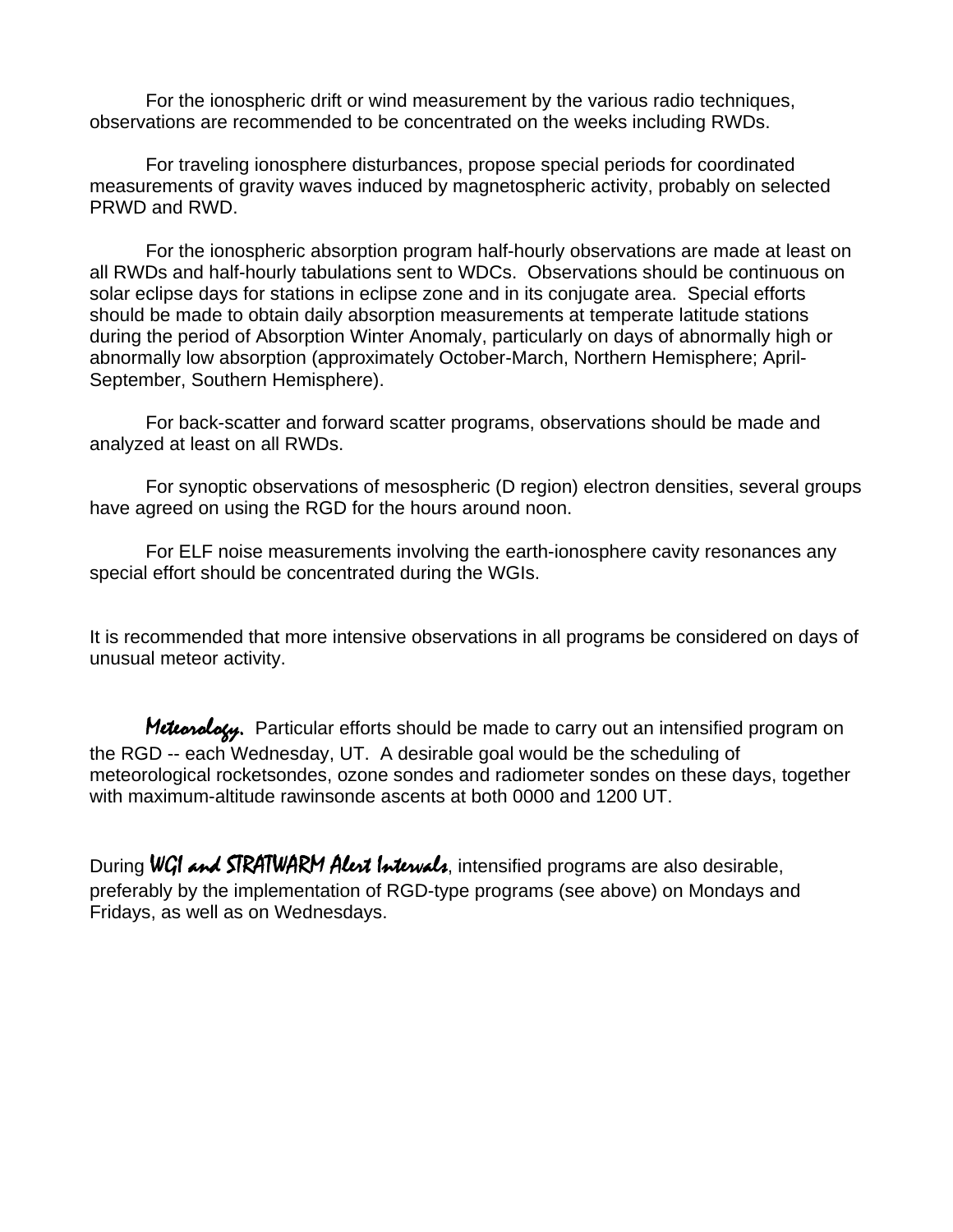Global Atmosphere Watch (GAW). The World Meteorological Organizations (WMO) GAW integrates many monitoring and research activities involving measurement of atmospheric composition. Serves as an early warning system to detect further changes in atmospheric concentrations of greenhouse gases, changes in the ozone layer and in the long range transport of pollutants, including acidity and toxicity of rain as well as of atmospheric burden of aerosols (dirt and dust particles). Contact WMO, 7 bis avenue de la Paix, P.O. Box 2300, 1211 Geneva, Switzerland.

Solar Phenomena. Observatories making specialized studies of solar phenomena, particularly using new or complex techniques, such that continuous observation or reporting is impractical, are requested to make special efforts to provide to WDCs data for solar eclipse days, RWDs and during PROTON/FLARE ALERTS. The attention of those recording solar noise spectra, solar magnetic fields and doing specialized optical studies is particularly drawn to this recommendation.

CAWSES (Climate and Weather of the Sun-Earth System). Program within the SCOSTEP (Scientific Committee on Solar-Terrestrial Physics): 2004-2008. Its focus is to mobilize the community to fully utilize past, present, and future data; and to produce improvements in space weather forecasting, the design of space- and Earth-based technological systems, and understanding the role of solar-terrestrial influences on Global Change. Contact is Su. Basu (sbasu@bu.edu), Chair of CAWSES Science Steering Group. Program "theme" areas are: Solar Influence on Climate – M. Lockwood (UK); Space Weather: Science and Applications – J. Kozyra (USA) and K. Shibata (Japan); Atmospheric Coupling Processes – F. Luebken (Germany); Space Climatology – C. Frolich (Switzerland) and J. Sojka (USA); and Capacity Building and Education, M.A. Geller (USA). In 2004 CAWSES is supporting a period of encouraged observations during CPEA, a multi-national, mainly equatorial observing program between Japan and Indonesia. CAWSES encourages ground-based, ship, air, and balloon observations at all latitudes and longitudes possible during the CPEA period so as to have a global complementary database emerge from the international efforts. See http://www.ngdc.noaa.gov/stp/SCOSTEP/CAWSESDraft.html.

Space Research, Interplanetary Phenomena, Cosmic Rays, Aeronomy. Experimenters should take into account that observational effort in other disciplines tends to be intensified on the days marked on the Calendar, and schedule balloon and rocket experiments accordingly if there are no other geophysical reasons for choice. In particular it is desirable to make rocket measurements of ionospheric characteristics on the same day at as many locations as possible; where feasible, experimenters should endeavor to launch rockets to monitor at least normal conditions on the Quarterly World Days (QWD) or on RWDs, since these are also days when there will be maximum support from ground observations. Also, special efforts should be made to assure recording of telemetry on QWD and Airglow and Aurora Periods of experiments on satellites and of experiments on spacecraft in orbit around the Sun.